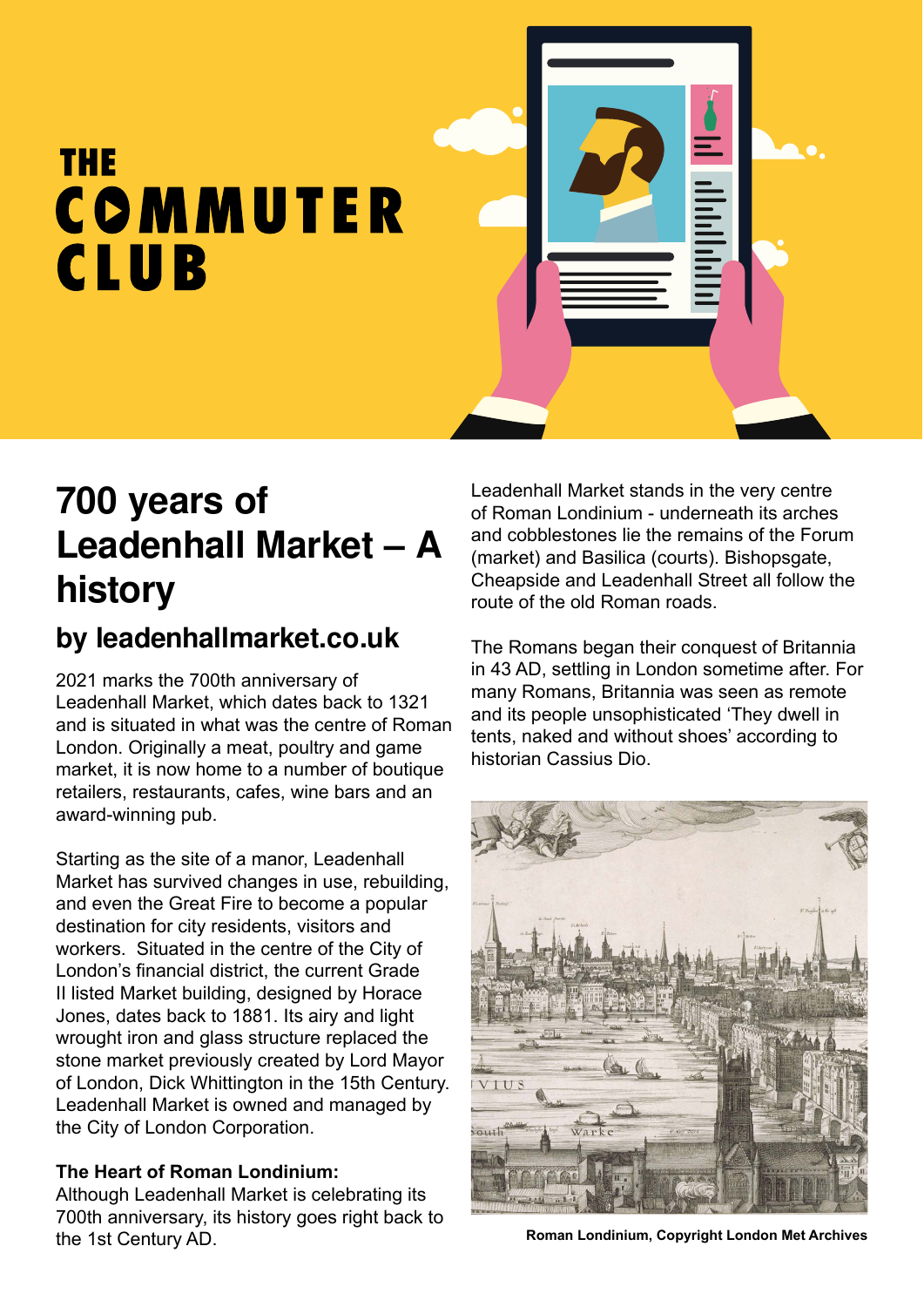The first Forum at Leadenhall dates from about 70AD, but was rebuilt in around 100 AD to be the largest Basilica Forum north of the Alps - occupying an area bigger than that of Trafalgar Square. Its Basilica, which was the most important civic building in a Roman town, was the largest outside Italy. The east-west axis of the Basilica cuts across the north side of the current Leadenhall Market building and the remains of a pier (pillar support) from the south arcade of the Basilica survive as preserved ancient monument in the basement of No.90 Gracechurch Street. These were uncovered when the new market was built during 1880-82.

In 1803, excavations in the Leadenhall Street area found a stunning example of Roman mosaic artwork, 9 feet 6 inches below street level. The subject of the mosaic was Bacchus, god of wine, agriculture and fertility, riding on a tiger and surrounded by drinking cups, cornucopia, serpents and other symbolic objects. Sadly, some of it had already been destroyed to build a sewer, but what remains now resides in the British Museum.

The Forum-Basilica's function was for civic administration and as a market place, originating the mercantile use that continues today.

#### **Leadenhall Market in 1321:**

In 1309 the Manor of Leaden Hall was first listed as belonging to Sir Hugh Neville. This lead-roofed manor house was located within London's Lime Street Ward. In 1321 a market was first recorded at Leaden Hall - Neville had opened up the grounds of the manor to his tenants so that they could use it as a market place. It became a popular meeting place for poulterers and stood in approximately the north-west quadrant of the existing market site. 'Foreigners' – as traders from outside the City were then termed – began to operate their stalls at the Leaden Hall as business overflowed from the recognised poultry market at Cheapside. In 1377 'foreigners' were given additional rights to sell cheese and butter here.

#### **15th Century:**

In 1408 the former Lord Mayor Richard 'Dick' Whittington acquired the lease of the building, and acquired the site in 1411, gifting it to the City – who as the City of London Corporation have been running it ever since. It quickly became one of the best places in London to buy eggs, meat, game, grain, poultry and fish. The meat and fish market occupied a series of courts behind the grand lead-roofed mansion of Leadenhall Market on Leadenhall Street.

The original Leadenhall Market was designed by John Croxton in 1440, and completed in 1449. He expanded the original hall into a large rectangular quadrangle, two stories high, complete with a public granary, massive storage rooms, and a small side chapel. The building included battlements and turrets, which suggests that the market could have been fortified, probably as a precaution in the event of a food shortage or some other kind of social unrest. Previously, the market had been set up in the narrow streets surrounding the building. Following completion, all trade occurred inside the arcade.

In 1463, the beam for the Tronage (royal tax upon wool) and weighing of wool was fixed at Leadenhall Market, signifying its importance as a centre for commerce. In 1488, it was decided that leather for Londoners was only allowed to be sold from Leadenhall Market. The Leather Market later moved to Bermondsey.



**Old Leadenhall Market, Copyright London Met Archives**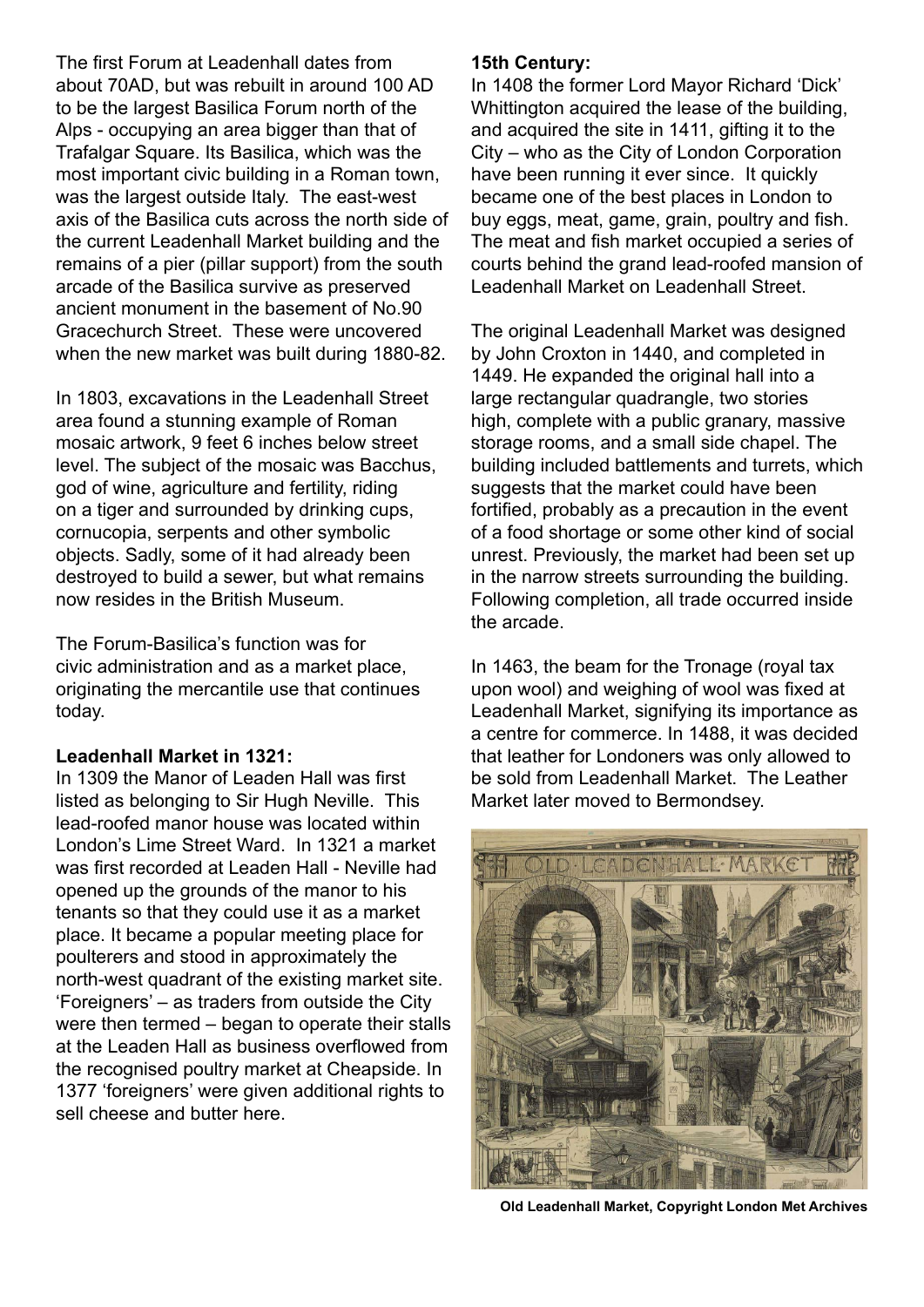#### **17th Century:**

By 1600, the market included sellers of poultry, grain, eggs, butter, cheese, foodstuffs, wool, leather, and cutlery. It was the most important market in medieval and early modern London, especially for meat and poultry. The market would have been very similar to markets today: noisy, full of activity, and packed with people. The medieval street plan was preserved when the Market was rebuilt in the 19th Century – meaning visitors today can experience the same historic thoroughfares as medieval customers.

Leadenhall Market was an important and integral part of the surrounding community. The inclusion of a school and chapel suggests that it was much more than simply a space to buy and sell goods. During the reigns of the Tudor and Stuart Monarchs, it was used as a venue for shows and festivals.

In 1622, a cutlery monopoly was granted to Leadenhall Market. The Great Fire of 1666 destroyed much of the City of London, including parts of the market. When it was rebuilt not long after, it became a covered structure for the first time and was divided into the Beef Market, the Green Yard and the Herb Market.



**Old Leadenhall Market, Copyright London Met Archives**

#### **19th Century:**

In the nineteenth century the hide and meat market with its 'crowded and unruly' stalls were incompatible with the financial city and the City Architect, Sir Horace Jones, was instructed to design a 'respectable arcade' for the poultry market. Jones also designed Smithfield Market, Billingsgate Market and Tower Bridge. His designs replaced the earlier stone structure with wrought iron and glass – this is the building which stands today and was given Grade II listed status in 1972.

The current ornate glass roofed building was constructed in 1881 at a cost of £99,000 though infrastructure works to the surrounding approaches cost a further £148,000. Jones was influenced by Mengoni's Victor Emmanuel Galleria in Milan for the design of the new Leadenhall arcade. Its crooked ground plan reflects the constraint of the medieval rights of way within which Jones had to work. The new designs removed the itinerant salesmen who were now unable to rent the new. permanent stands. Though the character and atmosphere of the new market diverged from its previous incarnations it enjoyed a similar level of success. This resulted in a necessity for additional space, with simpler brick extensions made to both side of Lime Street Passage, and new glazed passages in the south-west quadrant, both in 1885.

The wide entrance was built in a Queen Anne Revival style, supported to each side by Dutchstyle houses. At the centre of the market is an octagonal crossing rising to an impressive dome and lantern supported by giant Ionic castiron columns with dragons.

Pevsner, in his 'Buildings of England' comments on the lettering at the entrances "as gloriously commercial as a circus poster" and of the City's "dragons cheekily squeezed in". There is a wealth of stamped and carved detail picked out in rich colours and many of the shops retain the spiked racks for hanging game.

#### **The Legend of Old Tom (1797 – 1835):**

During the 19th century 'Old Tom' was a celebrated character in Leadenhall. He was a gander from Ostend who came to England by chance, due to his fascination with one of the female members of his flock. It is recorded that over two consecutive days 34,000 geese were slaughtered in the Market - but Old Tom managed to escape execution. He became a great favourite in the market, even being fed at the local inns. After his death in 1835 at the age of 38, he lay in state in the market and was buried on site.